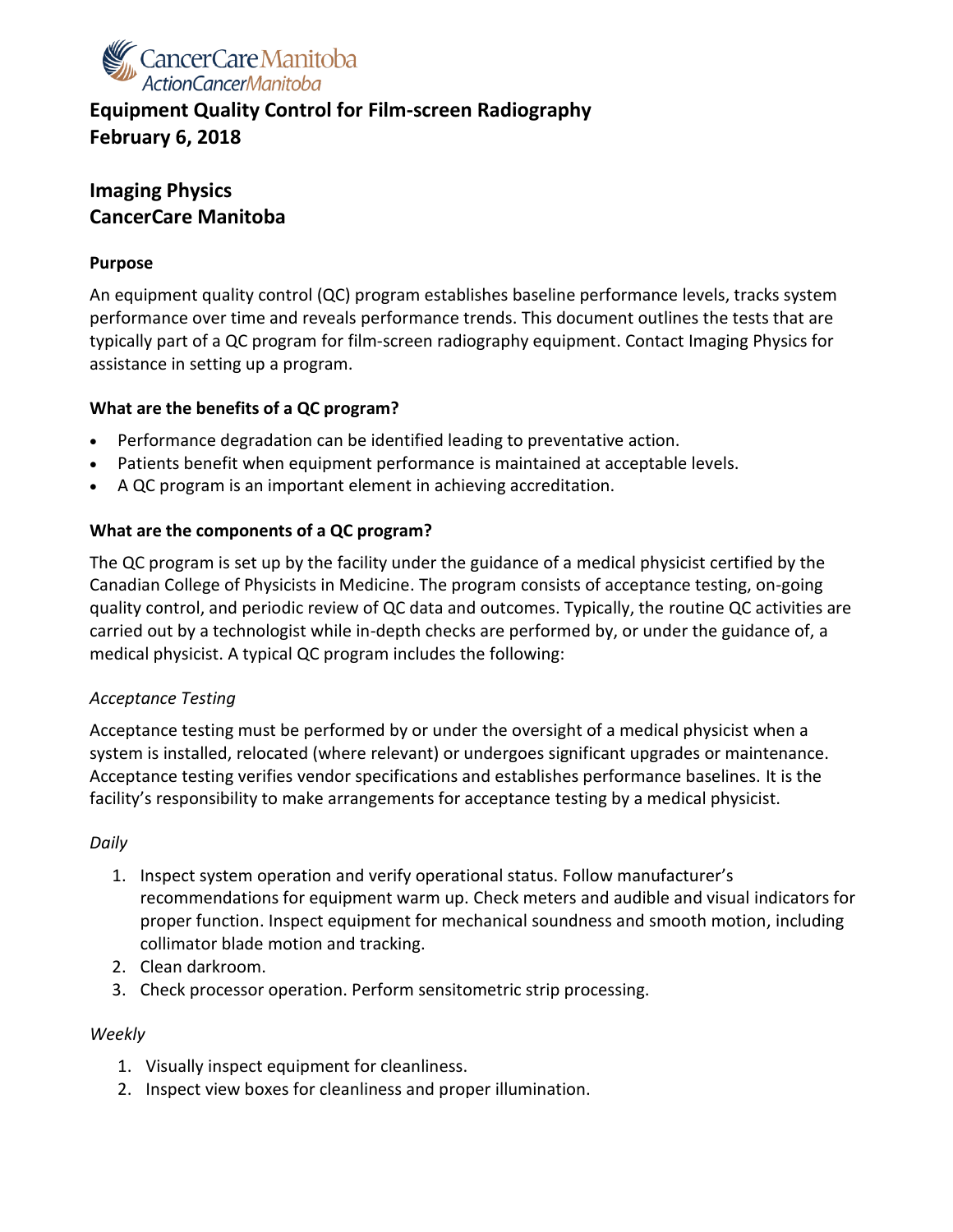## *Monthly*

- 1. Clean the cassettes and screens according to the manufacturer's recommendations.
- 2. Check darkroom temperature and humidity.
- 3. Visually inspect the darkroom for external light leakage into the room.
- 4. Check film processor operation, including accuracy of temperature display and replenishment rate. Change processing solutions, clean tanks and perform the fixer retention test.
- 5. Perform retake and reject analysis. A reasonable target reject rate for general radiography is 8%, with thresholds for investigation set at 10% and 5%. A low reject rate can mean that recording or analysing rejects is not being done correctly. For paediatrics, the reject rate should be around 5%, with thresholds for investigation at 7% and 3%<sup>1</sup>. If these requirements are not met, causes should be identified and documented, along with any corrective action taken, if applicable. In consultation with medical physics, the target reject rates can be modified to fit clinical practice. For sites that do less than 250 patients per month, the reject analysis can be done quarterly<sup>2</sup>.

#### *Quarterly*

1. Check door interlocks if applicable.

#### *Annually*

 $\overline{a}$ 

- 1. Annual testing by or under the oversight of a medical physicist to evaluate performance against vendor specifications and baseline levels established at acceptance.
- 2. Annual equipment QC review by a medical physicist.

With regard to the suggested test frequencies, daily refers to each day the equipment is used.

QC data should be recorded in a manner that allows monitoring of trends in performance levels. It is recommended that QC data trends be reviewed at least semi-annually.

## *Where to go for help?*

Imaging Physics at CancerCare Manitoba provides physics testing for diagnostic imaging systems, and can assist diagnostic imaging departments in setting up QC programs, training staff to perform QC tests and identifying appropriate QC tools. You can contact Imaging Physics at [Imaging.Physics@cancercare.mb.ca](mailto:Imaging.Physics@cancercare.mb.ca) or by calling 204-787-4145.

The radiography specialists are Dr. Idris Elbakri (204-787-2856) and Dr. Harry Ingleby (204-787-2126).

 $^1$  Ongoing quality control in digital radiography: Report of AAPM Imaging Physics Committee Task Group 151. American Association of Physicists in Medicine Report No. 151. 2015.

 $^2$  Quality control in diagnostic radiology: Report of Task Group #12 Diagnostic X-ray Imaging Committee. American Association of Physicists in Medicine Report No. 74. 2002.